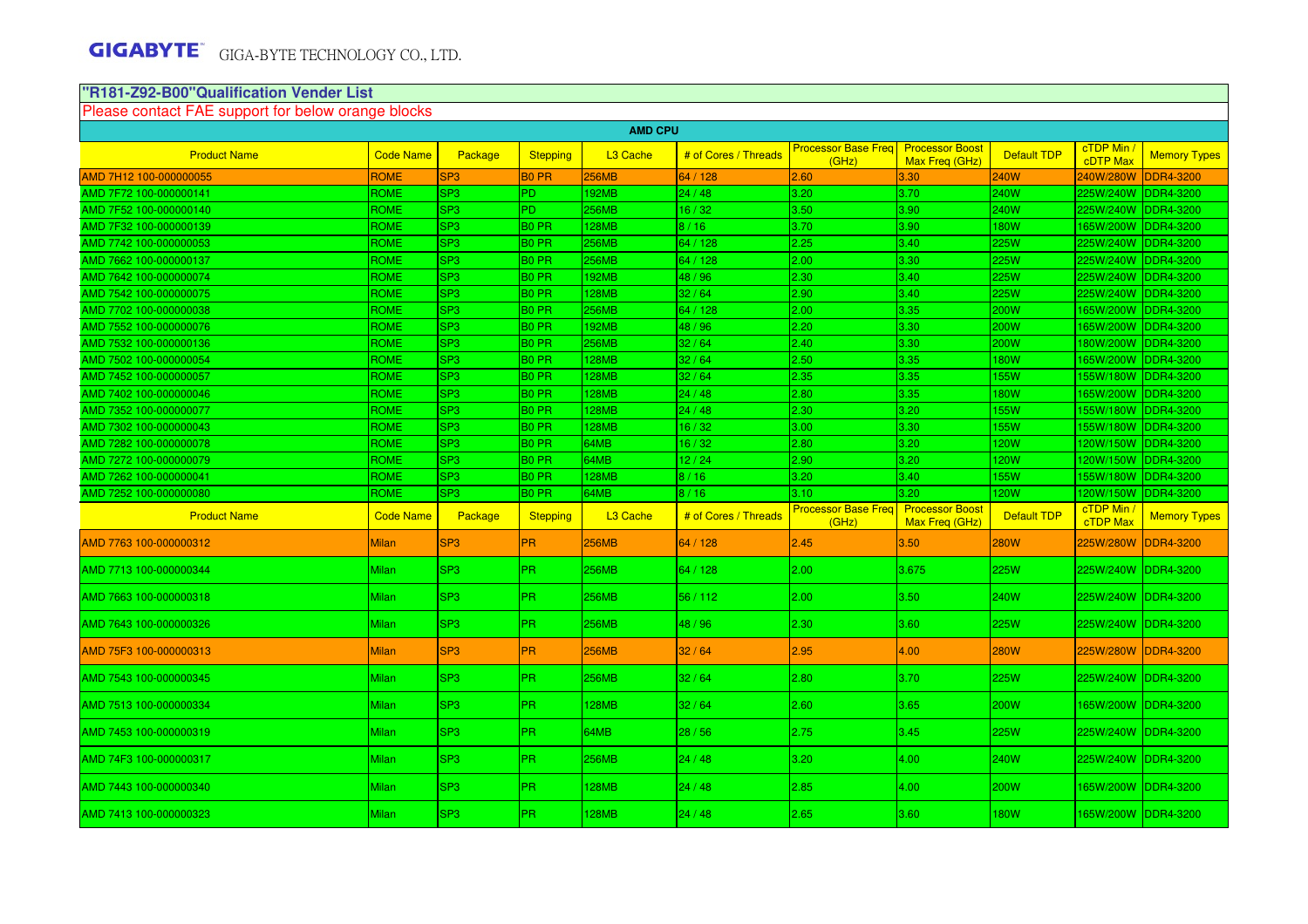| AMD 73F3 100-000000321                 | <b>Milan</b>             | SP <sub>3</sub>                    | <b>PR</b>       | <b>256MB</b>         | 16/32                                                                                           | 3.50                                | 4.00                                     | <b>240W</b>                            | 225W/240W                     | DDR4-3200           |
|----------------------------------------|--------------------------|------------------------------------|-----------------|----------------------|-------------------------------------------------------------------------------------------------|-------------------------------------|------------------------------------------|----------------------------------------|-------------------------------|---------------------|
| AMD 7343 100-000000338                 | <b>Milan</b>             | SP <sub>3</sub>                    | <b>PR</b>       | 128MB                | 16/32                                                                                           | 3.20                                | 3.90                                     | 190W                                   | 165W/200W                     | DDR4-3200           |
| AMD 7313 100-000000329                 | Milan                    | SP <sub>3</sub>                    | <b>PR</b>       | 128MB                | 16/32                                                                                           | 3.00                                | 3.70                                     | 155W                                   | 155W/180W                     | <b>DDR4-3200</b>    |
| AMD 72F3 100-000000327                 | <b>Milan</b>             | SP <sub>3</sub>                    | <b>PR</b>       | <b>256MB</b>         | 8/16                                                                                            | 3.70                                | 4.10                                     | 180W                                   | 165W/200W                     | <b>DDR4-3200</b>    |
| <b>Product Name</b>                    | <b>Code Name</b>         | Package                            | <b>Stepping</b> | L <sub>3</sub> Cache | # of Cores / Threads                                                                            | <b>Processor Base Freg</b><br>(GHz) | <b>Processor Boost</b><br>Max Freq (GHz) | <b>Default TDP</b>                     | cTDP Min /<br><b>cTDP Max</b> | <b>Memory Types</b> |
| AMD 7773X 100-000000504                | <b>MilanX</b>            | SP <sub>3</sub>                    | <b>PR</b>       | <b>768MB</b>         | 64 / 128                                                                                        | 2.20                                | .50 <sub>1</sub>                         | 280W                                   | 225W/280W                     | <b>DDR4-3200</b>    |
| AMD 7573X 100-000000506                | <b>MilanX</b>            | SP <sub>3</sub>                    | <b>PR</b>       | <b>768MB</b>         | 32/64                                                                                           | 2.80                                | 3.60                                     | 280W                                   | 225W/280W                     | DDR4-3200           |
| AMD 7473X 100-000000507                | <b>MilanX</b>            | SP <sub>3</sub>                    | <b>PR</b>       | <b>768MB</b>         | 24/48                                                                                           | 2.80                                | 3.70                                     | 240W                                   | 225W/280W                     | <b>DDR4-3200</b>    |
| AMD 7373X 100-000000508                | <b>MilanX</b>            | SP <sub>3</sub>                    | <b>PR</b>       | <b>768MB</b>         | 16/32                                                                                           | 3.05                                | 3.80                                     | 240W                                   | 225W/280W                     | <b>DDR4-3200</b>    |
|                                        |                          |                                    |                 |                      | Memory (Memory actually maximum frequency will follow memory controller's spec of CPU you used) |                                     |                                          |                                        |                               |                     |
| <b>Product Name</b>                    |                          | <b>Memory Type Module Supplier</b> | <b>Size</b>     | <b>Chip Brand</b>    | Rank                                                                                            | Voltage                             | <b>Data Transfer</b><br>Rate             | <b>Error Correction CAS Latency</b>    |                               | <b>Pins</b>         |
|                                        |                          |                                    |                 | <b>RDIMM</b>         |                                                                                                 |                                     |                                          |                                        |                               |                     |
| TR416G26S419-VKA                       | DDR4                     | V-color                            | 16GB            | Skhynix-Inphi        | 1 <sub>Rx4</sub>                                                                                | 1.2v                                | <b>2666MHz</b>                           | <b>ECC Registered 19</b>               |                               | 288-pin             |
| TR432G26D419-VKA                       | DDR4                     | V-color                            | 32GB            | Skhynix-Inphi        | 2Rx4                                                                                            | 1.2v                                | <b>2666MHz</b>                           | <b>ECC Registered 19</b>               |                               | 288-pin             |
| CT32G4RFD4266-2G6H1.001                | DDR <sub>4</sub>         | Crucial                            | 32GB            | <b>Micron</b>        | 2Rx4                                                                                            | 1.2v                                | 2666MHz                                  | ECC Registered 19                      |                               | 288-pin             |
| MTA36ASF4G72PZ-2G6H1QG                 | DDR4                     | <b>Micron</b>                      | 32GB            | Micron               | 2Rx4                                                                                            | 1.2v                                | 2666MHz                                  | ECC Registered 19                      |                               | 288-pin             |
| CT16G4RFD8266-2G6H1.001                | DDR <sub>4</sub>         | <b>CRUCIAL</b>                     | 16GB            | Micron               | 2Rx8                                                                                            | 1.2v                                | <b>2666MHz</b>                           | ECC Registered  19                     |                               | 288-pin             |
| MTA18ASF2G72PDZ-2G6H1QG                | DDR <sub>4</sub>         | <b>Micron</b>                      | 16GB            | Micron               | 2Rx8                                                                                            | 1.2v                                | <b>2666MHz</b>                           | ECC Registered   19                    |                               | 288-pin             |
| M4R0-AGS1BCSJ                          | DDR <sub>4</sub>         | <b>INNODISK</b>                    | 16GB            | Samsung              | <b>2RX8</b>                                                                                     | 1.2V                                | 2400MHz                                  | ECC Registered 17                      |                               | 288-pin             |
| 1393A2K43BB1-CRC0Q                     | DDR <sub>4</sub>         | Samsung                            | 16GB            | <b>Samsung</b>       | <b>2RX8</b>                                                                                     | 1.2V                                | 2400MHz                                  | ECC Registered 17                      |                               | 288-pin             |
| VP9MR2G7228JBJSB                       | DDR4                     | <b>Viking</b>                      | 16GB            | Samsung              | <b>2RX8</b>                                                                                     | 1.2V                                | <b>2400MHz</b>                           | <b>ECC Registered</b> 17               |                               | 288-pin             |
| M393A2K43BB1-CTD6Q                     | DDR <sub>4</sub>         | Samsung                            | 16GB            | <b>Samsung</b>       | <b>2RX8</b>                                                                                     | 1.2V                                | 2666MHz                                  | ECC Registered 19                      |                               | 288-pin             |
| M393A2K40CB2-CTD6Q<br>M393A2K40BB2-CTD | DDR <sub>4</sub><br>DDR4 | Samsung                            | 16GB<br>16GB    | Samsung-Montage 1Rx4 | 1Rx4                                                                                            | 1.2v<br>1.2v                        | <b>2666MHz</b><br><b>2666MHz</b>         | ECC Registered 19                      |                               | 288-pin             |
| 1393A4K40BB2-CTD                       | DDR4                     | Samsung<br>Samsung                 | 32GB            | Samsung<br>Samsung   | 2Rx4                                                                                            | 1.2v                                | <b>2666MHz</b>                           | ECC Registered 19<br>ECC Registered 19 |                               | 288-pin<br>288-pin  |
| M393A8K40B22-CWD6Q                     | DDR <sub>4</sub>         | Samsung                            | 64GB            | <b>Samsung</b>       | 2S2Rx4                                                                                          | 1.2v                                | <b>2666MHz</b>                           | ECC Registered 17                      |                               | 288-pin             |
| M393A4K40CB2-CTD7Q                     | DDR <sub>4</sub>         | Samsung                            | 32GB            | Samsung-IDT          | 2Rx4                                                                                            | 1.2v                                | 2666MHz                                  | ECC Registered  19                     |                               | 288-pin             |
| CT16G4RFD8266-2G6E1.001                | DDR <sub>4</sub>         | Crucial                            | 16GB            | <b>Micron</b>        | 2Rx8                                                                                            | 1.2v                                | <b>2666MHz</b>                           | ECC Registered   19                    |                               | 288-pin             |
| CT16G4RFD8266.18FE1                    | DDR <sub>4</sub>         | Crucial                            | 16GB            | Micron               | 2Rx8                                                                                            | 1.2v                                | <b>2666MHz</b>                           | ECC Registered 19                      |                               | 288-pin             |
| MTA18ASF2G72PDZ-2G6E1SG                | DDR4                     | <b>Micron</b>                      | 16GB            | <b>Micron</b>        | 2Rx8                                                                                            | 1.2v                                | <b>2666MHz</b>                           | <b>ECC Registered 19</b>               |                               | 288-pin             |
| MTA18ASF2G72PDZ-2G6E1QG                | DDR4                     | Micron                             | 16GB            | Micron-Montage       | 2Rx8                                                                                            | 1.2v                                | 2666MHz                                  | ECC Registered 19                      |                               | 288-pin             |
| CT16G4RFD8266.18FD1                    | DDR <sub>4</sub>         | <b>CRUCIAL</b>                     | 16GB            | Micron               | 2Rx8                                                                                            | 1.2v                                | <b>2666MHz</b>                           | ECC Registered 19                      |                               | 288-pin             |
| CT16G4RFD8266.2G6D1                    | DDR4                     | <b>CRUCIAL</b>                     | 16GB            | Micron               | 2Rx8                                                                                            | 1.2v                                | 2666MHz                                  | ECC Registered  19                     |                               | 288-pin             |
| CT32G4RFD4266.2G6H1.001                | DDR4                     | <b>CRUCIAL</b>                     | 32GB            | Micron               | 2Rx4                                                                                            | 1.2v                                | <b>2666MHz</b>                           | <b>ECC Registered 19</b>               |                               | 288-pin             |
| MTA18ASF2G72PDZ-2G6D1                  | DDR4                     | <b>Micron</b>                      | 16GB            | <b>Micron</b>        | 2Rx8                                                                                            | 1.2v                                | 2666MHz                                  | ECC Registered 19                      |                               | 288-pin             |
| CT32G4RFD4266.36FD1                    | DDR4                     | <b>CRUCIAL</b>                     | 32GB            | Micron               | 2Rx4                                                                                            | 1.2v                                | <b>2666MHz</b>                           | ECC Registered 19                      |                               | 288-pin             |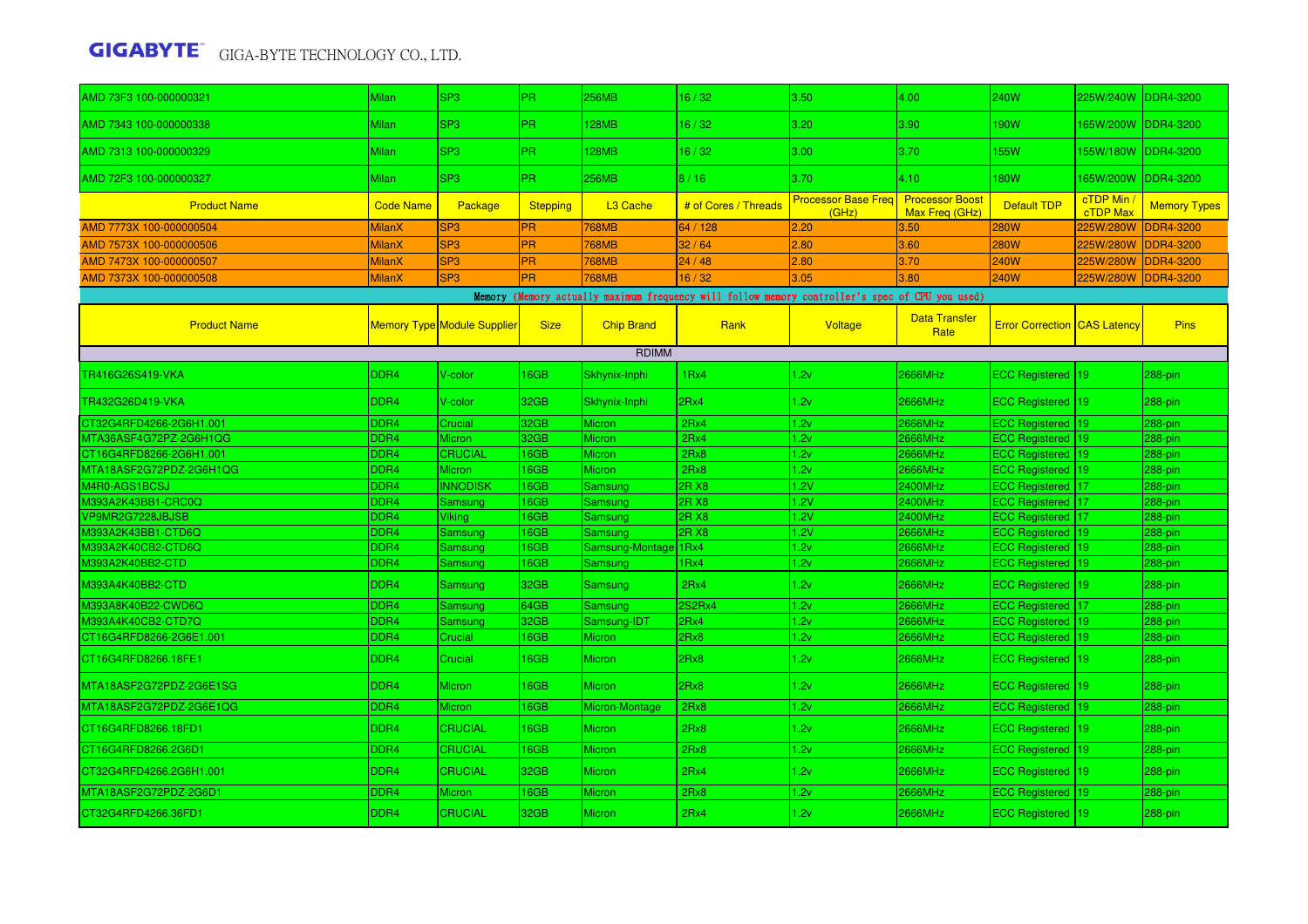| CT32G4RFD4266-2G6D1.001 | DDR <sub>4</sub> | <b>CRUCIAL</b> | 32GB | <b>Micron</b>      | 2Rx4 | 1.2v | <b>2666MHz</b> | ECC Registered 19   | 288-pin    |
|-------------------------|------------------|----------------|------|--------------------|------|------|----------------|---------------------|------------|
| MTA36ASF4G72PZ.2G6D1    | DDR <sub>4</sub> | <b>Micron</b>  | 32GB | <b>Micron</b>      | 2Rx4 | 1.2v | <b>2666MHz</b> | ECC Registered 19   | $288$ -pin |
| CT32G4RFD4266.-2G6D1    | DDR <sub>4</sub> | <b>CRUCIAL</b> | 32GB | <b>Micron</b>      | 2Rx4 | 1.2v | 2666MHz        | ECC Registered 19   | $288$ -pin |
| HMA82GR7AFR4N-VKT3      | DDR4             | <b>SKhynix</b> | 16GB | Skhynix-Montage    | 1Rx4 | 1.2v | 2666MHz        | ECC Registered 19   | 288-pin    |
| HMA82GR7AFR4N-VKTF      | DDR <sub>4</sub> | <b>SKhynix</b> | 16GB | Skhynix-IDT        | 1Rx4 | 1.2v | 2666MHz        | ECC Registered 19   | 288-pin    |
| HMA84GR7AFR4N-VKT3      | DDR <sub>4</sub> | <b>SKhynix</b> | 32GB | Skhynix-Montage    | 2Rx4 | 1.2v | <b>2666MHz</b> | ECC Registered 19   | 288-pin    |
| HMA84GR7AFR4N-VKTF      | DDR <sub>4</sub> | <b>SKhynix</b> | 32GB | <b>Skhynix-IDT</b> | 2Rx4 | 1.2v | <b>2666MHz</b> | ECC Registered 19   | 288-pin    |
| HMA84GR7CJR4N-VKT3      | DDR <sub>4</sub> | <b>SKhynix</b> | 32GB | Skhynix-IDT        | 2Rx4 | 1.2v | <b>2666MHz</b> | ECC Registered 19   | 288-pin    |
| KSM26RD4/32HAI          | DDR <sub>4</sub> | Kingston       | 32GB | Skhynix-IDT        | 2Rx4 | 1.2v | <b>2666MHz</b> | ECC Registered 19   | 288-pin    |
| <b>SM26RS4/16HAI</b>    | DDR4             | Kingston       | 16GB | Skhynix-IDT        | 1Rx4 | 1.2v | 2666MHz        | ECC Registered 19   | 288-pin    |
| KSM26RS8/8HAI           | DDR <sub>4</sub> | Kingston       | 8GB  | Skhynix-IDT        | 1Rx8 | 1.2v | <b>2666MHz</b> | ECC Registered 19   | 288-pin    |
| CT16G4RFD4266-2G6E1.001 | DDR4             | Crucial        | 16GB | Micron             | 2Rx4 | 1.2V | 2666MHz        | ECC Registered 19   | 288-pin    |
| MTA36ASF2G72PZ-2G6E1    | DDR4             | Micron         | 16GB | <b>Micron</b>      | 2Rx4 | 1.2V | 2666MHz        | ECC Registered 19   | 288-pin    |
| CT32G4RFD4266.2G6E1.001 | DDR <sub>4</sub> | Crucial        | 32GB | <b>Micron</b>      | 2Rx4 | 1.2V | <b>2666MHz</b> | ECC Registered 19   | $288$ -pin |
| CT32G4RFD4266.36FE1     | DDR4             | Crucial        | 32GB | Micron             | 2Rx4 | 1.2V | <b>2666MHz</b> | ECC Registered   19 | $288$ -pin |
| MTA36ASF4G72PZ-2G6E1    | DDR4             | <b>Micron</b>  | 32GB | <b>Micron</b>      | 2Rx4 | 1.2V | 2666MHz        | ECC Registered 19   | 288-pin    |
| M393A2G40EB2-CTD        | DDR4             | Samsung        | 16GB | Samsung            | 2Rx4 | 1.2V | 2666MHz        | ECC Registered 19   | 288-pin    |
| M393A2K43DB2-CVFBQ      | DDR4             | Samsung        | 16GB | Samsung-IDT        | 2Rx8 | 1.2v | 2933MHz        | ECC Registered 21   | 288-pin    |
| M393A8G40AB2-CVFBY      | DDR4             | Samsung        | 64GB | Samsung-IDT        | 2Rx4 | 1.2v | 2933MHz        | ECC Registered 21   | $288$ -pin |
| M393A2K43CB2-CVFBQ      | DDR4             | Samsung        | 16GB | Samsung-IDT        | 2Rx8 | 1.2v | 2933MHz        | ECC Registered 21   | 288-pin    |
| M393A4K40CB2-CVFBQ      | DDR4             | <b>Samsung</b> | 32GB | Samsung-IDT        | 2Rx4 | 1.2v | 2933MHz        | ECC Registered 21   | 288-pin    |
| CT16G4RFS4293.18FE1     | DDR4             | <b>CRUCIAL</b> | 16GB | Micron             | 1Rx4 | 1.2v | 2933MHz        | ECC Registered 21   | 288-pin    |
| CT16G4RFS4293-2G9E1.001 | DDR4             | <b>CRUCIAL</b> | 16GB | <b>Micron</b>      | 1Rx4 | 1.2v | 2933MHz        | ECC Registered 21   | $288$ -pin |
| MTA18ASF2G72PZ.2G9E1TK  | DDR4             | <b>Micron</b>  | 16GB | Micron-Montage     | 1Rx4 | 1.2v | 2933MHz        | ECC Registered 21   | $288$ -pin |
| MTA18ASF2G72PZ.2G9E1VG  | DDR4             | <b>Micron</b>  | 16GB | Micron-IDT         | 1Rx4 | 1.2v | 2933MHz        | ECC Registered 21   | $288$ -pin |
| CT32G4RFD4293-2G9E2.001 | DDR4             | <b>CRUCIAL</b> | 32GB | <b>Micron</b>      | 2Rx4 | 1.2v | 2933MHz        | ECC Registered 21   | 288-pin    |
| CT32G4RFD4293.36FE2     | DDR4             | <b>CRUCIAL</b> | 32GB | <b>Micron</b>      | 2Rx4 | 1.2v | 2933MHz        | ECC Registered 21   | 288-pin    |
| MTA36ASF4G72PZ.2G9E2TG  | DDR4             | <b>Micron</b>  | 32GB | Micron-Montage     | 2Rx4 | 1.2v | 2933MHz        | ECC Registered 21   | 288-pin    |
| MTA36ASF4G72PZ.2G9E2VG  | DDR <sub>4</sub> | <b>Micron</b>  | 32GB | Micron-IDT         | 2Rx4 | 1.2v | 2933MHz        | ECC Registered 21   | $288$ -pin |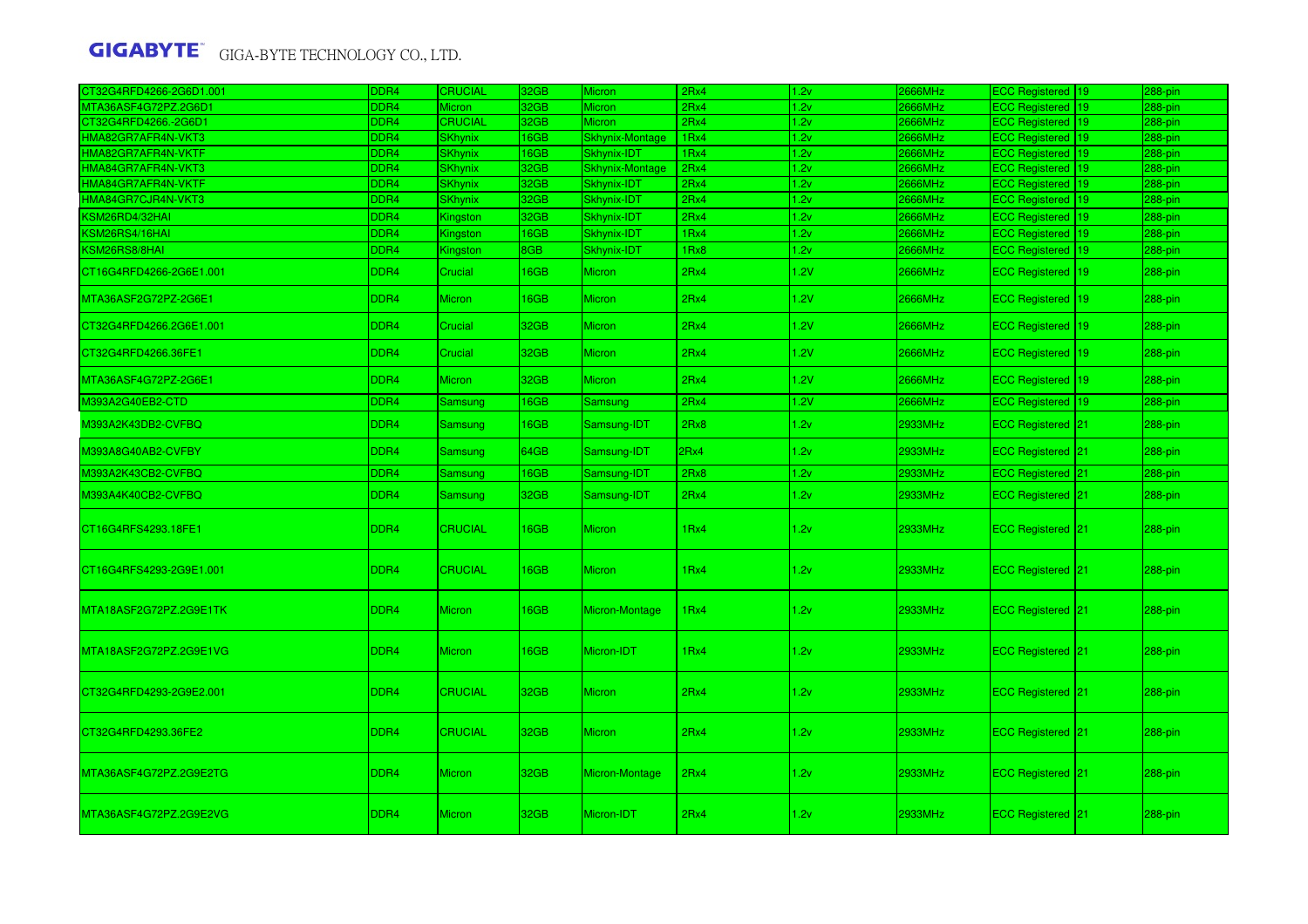| MTA36ASF4G72PZ.2G9E2UG  | DDR <sub>4</sub> | <b>Micron</b>  | 32GB | Micron-Rambus          | 2Rx4             | 1.2v | 2933MHz        | ECC Registered 21        | $288-pin$  |
|-------------------------|------------------|----------------|------|------------------------|------------------|------|----------------|--------------------------|------------|
| CT16G4RFD8293.18FE1     | DDR <sub>4</sub> | <b>CRUCIAL</b> | 16GB | <b>Micron</b>          | 2Rx8             | 1.2v | 2933MHz        | ECC Registered 21        | $288-pin$  |
| CT16G4RFD8293-2G9E1.001 | DDR4             | <b>CRUCIAL</b> | 16GB | <b>Micron</b>          | 2Rx8             | 1.2v | 2933MHz        | ECC Registered 21        | 288-pin    |
| MTA18ASF2G72PDZ.2G9E1UG | DDR <sub>4</sub> | <b>Micron</b>  | 16GB | <b>Micron-Rambus</b>   | 2Rx8             | 1.2v | 2933MHz        | <b>ECC Registered 21</b> | 288-pin    |
| MTA18ASF2G72PDZ.2G9E1VG | DDR <sub>4</sub> | <b>Micron</b>  | 16GB | Micron-IDT             | 2Rx8             | 1.2v | 2933MHz        | ECC Registered 21        | 288-pin    |
| M393A8G40MB2-CVFBY      | DDR <sub>4</sub> | <b>Samsung</b> | 64GB | Samsung-IDT            | 2Rx4             | 1.2v | 2933MHz        | ECC Registered 21        | 288-pin    |
| HMAA8GR7MJR4N-WM T4     | DDR <sub>4</sub> | <b>SKhynix</b> | 64GB | <b>SKhynix-Montage</b> | 2Rx4             | 1.2v | 2933MHz        | ECC Registered 21        | 288-pin    |
| CT64G4RFD4293-2G9B1.001 | DDR <sub>4</sub> | <b>CRUCIAL</b> | 64GB | Micron-IDT             | 2Rx4             | 1.2v | 2933MHz        | ECC Registered 21        | $288$ -pin |
| MTA36ASF8G72PZ-2G9B1VI  | DDR <sub>4</sub> | <b>Micron</b>  | 64GB | Micron-IDT             | 2Rx4             | 1.2v | 2933MHz        | <b>ECC Registered 21</b> | $288-pin$  |
| CT64G4RFD4293-2G9B2.001 | DDR <sub>4</sub> | Crucial        | 64GB | Micron-IDT             | 2Rx4             | 1.2v | 2933MHz        | <b>ECC Registered 21</b> | 288-pin    |
| MTA36ASF8G72PZ-2G9B2VI  | DDR4             | Crucial        | 64GB | Micron-IDT             | 2Rx4             | 1.2v | 2933MHz        | ECC Registered 21        | $288$ -pin |
| MTA18ASF2G72PDZ-2G9J3VI | DDR <sub>4</sub> | <b>Micron</b>  | 16GB | Micron-IDT             | 2Rx8             | 1.2v | <b>2933MHz</b> | <b>ECC Registered 21</b> | 288-pin    |
| MTA18ASF2G72PDZ-2G9J3TI | DDR <sub>4</sub> | <b>Micron</b>  | 16GB | Micron-Montage         | 2Rx8             | 1.2v | 2933MHz        | ECC Registered 21        | 288-pin    |
| 1393A2K40DB2-CVFBQ      | DDR <sub>4</sub> | Samsung        | 16GB | Samsung-IDT            | 1 <sub>Rx4</sub> | 1.2v | 2933MHz        | ECC Registered 21        | 288-pin    |
| 1393A4K40DB2-CVFBQ      | DDR <sub>4</sub> | Samsung        | 32GB | Samsung-IDT            | 2Rx4             | 1.2v | 2933MHz        | ECC Registered 21        | 288-pin    |
| MTA9ASF2G72PZ-2G9E1UI   | DDR <sub>4</sub> | <b>Micron</b>  | 16GB | Micron-Rambus          | 1Rx8             | 1.2v | 2933MHz        | ECC Registered 21        | 288-pin    |
| MTA18ASF4G72PDZ-2G9E1TI | DDR <sub>4</sub> | Micron         | 32GB | Micron-Montage         | 2Rx8             | 1.2v | 2933MHz        | ECC Registered 21        | 288-pin    |
| MTA36ASF8G72PZ-2G9E1TI  | DDR <sub>4</sub> | <b>Micron</b>  | 64GB | Micron-Montage         | 2Rx4             | 1.2v | 2933MHz        | <b>ECC Registered 21</b> | 288-pin    |
| MTA36ASF4G72PZ-2G9J3TI  | DDR <sub>4</sub> | <b>Micron</b>  | 32GB | Micron-Montage         | 2Rx4             | 1.2v | 2933MHz        | ECC Registered 21        | 288-pin    |
| MTA18ASF2G72PDZ-3G2R1TI | DDR <sub>4</sub> | Micron         | 16GB | Micron-Rambus          | 2Rx8             | 1.2v | 3200MHz        | <b>ECC Registered 22</b> | $288-pin$  |
| MTA18ASF2G72PDZ-3G2R1UI | DDR <sub>4</sub> | <b>Micron</b>  | 16GB | Micron-Rambus          | 2Rx8             | 1.2v | 3200MHz        | <b>ECC Registered 22</b> | 288-pin    |
| MTA18ASF2G72PDZ-3G2R1VI | DDR <sub>4</sub> | <b>Micron</b>  | 16GB | Micron-Rambus          | 2Rx8             | 1.2v | 3200MHz        | ECC Registered 22        | 288-pin    |
| M393A8G40AB2-CWEBQ      | DDR <sub>4</sub> | Samsung        | 64GB | Samsung-IDT            | 2Rx4             | 1.2v | 3200MHz        | ECC Registered 22        | 288-pin    |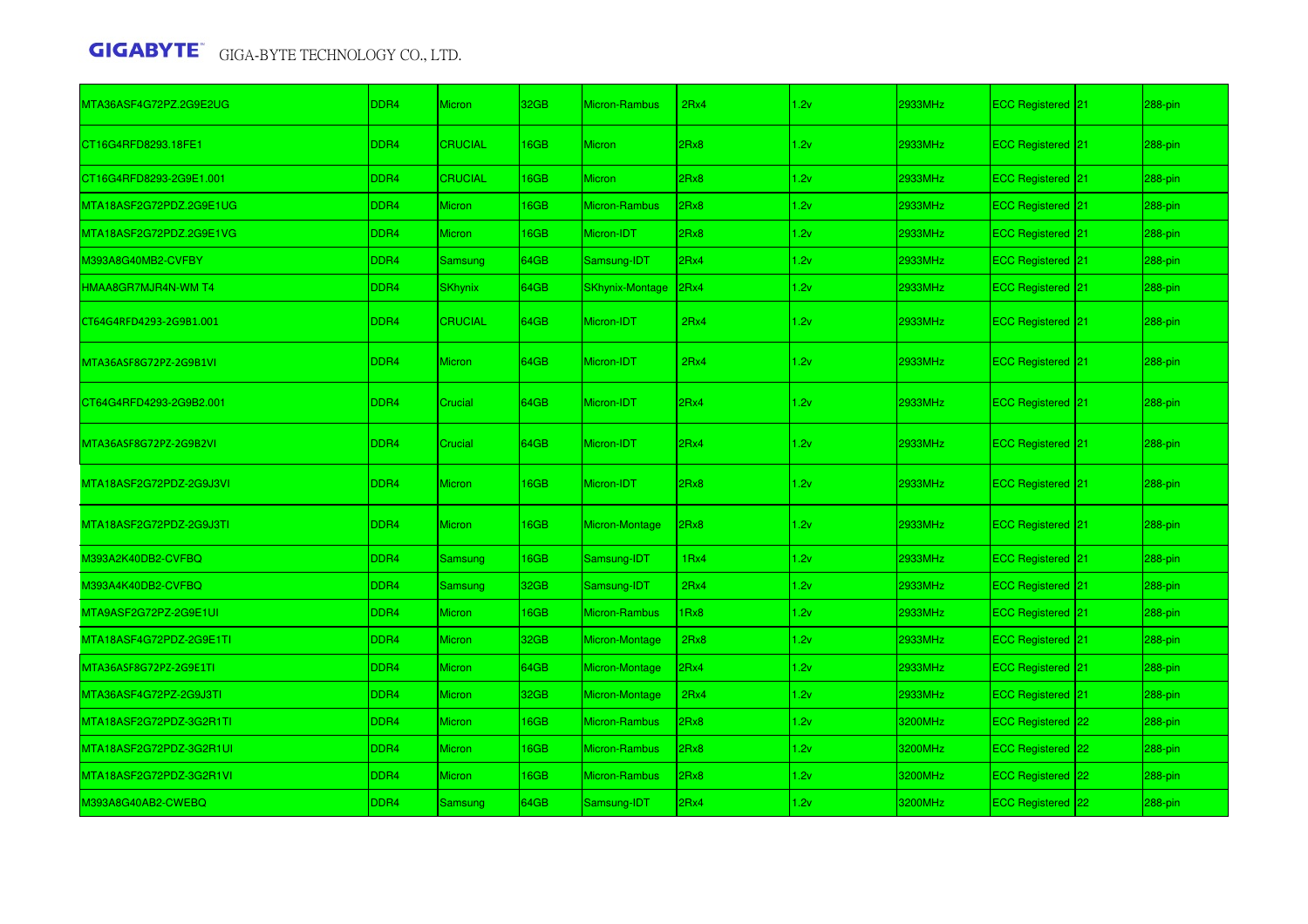| HMA82GR7CJR8N-XN T4                                  | DDR4             | <b>SKhynix</b> | 16GB | <b>SKhynix</b>        | 2Rx8             | 2v   | 3200MHz | ECC Registered 22         | 288-pin    |
|------------------------------------------------------|------------------|----------------|------|-----------------------|------------------|------|---------|---------------------------|------------|
| HMA82GR7CJR8N-XN T8                                  | DDR <sub>4</sub> | <b>SKhynix</b> | 16GB | <b>SKhynix</b>        | 2Rx8             | 1.2v | 3200MHz | ECC Registered 22         | 288-pin    |
| HMA82GR7CJR8N-XN TG                                  | DDR <sub>4</sub> | <b>SKhynix</b> | 16GB | SKhynix               | 2Rx8             | 1.2v | 3200MHz | ECC Registered 22         | 288-pin    |
| HMA84GR7CJR4N-XN T8                                  | DDR4             | <b>SKhynix</b> | 32GB | <b>SKhynix</b>        | 2Rx4             | 1.2v | 3200MHz | ECC Registered 22         | $288-pin$  |
| HMA84GR7CJR4N-XN T4                                  | DDR <sub>4</sub> | <b>SKhynix</b> | 32GB | <b>SKhynix</b>        | 2Rx4             | 1.2v | 3200MHz | ECC Registered 22         | $288-pin$  |
| HMA84GR7CJR4N-XN TG                                  | DDR4             | <b>SKhynix</b> | 32GB | <b>SKhynix</b>        | 2Rx4             | 1.2v | 3200MHz | ECC Registered 22         | $288-pin$  |
| HMAA8GR7AJR4N-XN TG                                  | DDR <sub>4</sub> | <b>SKhynix</b> | 64GB | <b>SKhynix-IDT</b>    | 2Rx4             | 1.2v | 3200MHz | ECC Registered 22         | 288-pin    |
| CT8G4RFS832A.9FE1                                    | DDR <sub>4</sub> | Crucial        | 8GB  | Micron                | 1Rx8             | 1.2v | 3200MHz | ECC Registered 22         | 288-pin    |
| CT8G4RFS832A-3G2E1.001                               | DDR <sub>4</sub> | Crucial        | 8GB  | <b>Micron</b>         | 1Rx8             | 1.2v | 3200MHz | <b>ECC Registered 22</b>  | 288-pin    |
| MTA9ASF1G72PZ.3G2E1VG                                | DDR <sub>4</sub> | Micron         | 8GB  | Micron                | 1Rx8             | 1.2v | 3200MHz | ECC Registered 22         | 288-pin    |
| CT16G4RFD832A.18FE1                                  | DDR <sub>4</sub> | Crucial        | 16GB | Micron-IDT            | 2Rx8             | 1.2v | 3200MHz | ECC Registered 22         | 288-pin    |
| MTA18ASF2G72PDZ.3G2E1VG                              | DDR <sub>4</sub> | <b>Micron</b>  | 16GB | Micron-IDT            | 2Rx8             | 1.2v | 3200MHz | <b>ECC Registered 22</b>  | 288-pin    |
| CT16G4RFS432A.18FE1                                  | DDR <sub>4</sub> | Crucial        | 16GB | Micron-IDT            | 1 <sub>Rx4</sub> | 1.2v | 3200MHz | ECC Registered 22         | 288-pin    |
| CT16G4RFS432A-3G2E1.001                              | DDR <sub>4</sub> | Crucial        | 16GB | Micron-IDT            | 1 <sub>Rx4</sub> | 1.2v | 3200MHz | ECC Registered 22         | 288-pin    |
| MTA18ASF2G72PZ.3G2E1VG                               | DDR <sub>4</sub> | <b>Micron</b>  | 16GB | Micron-IDT            | 1Rx4             | 1.2v | 3200MHz | <b>ECC Registered 22</b>  | 288-pin    |
| CT16G4RFD832A-3G2E1.001                              | DDR <sub>4</sub> | Crucial        | 16GB | Micron-Rambus         | 2Rx8             | 1.2v | 3200MHz | ECC Registered 22         | 288-pin    |
| MTA18ASF2G72PDZ-3G2E1UK                              | DDR <sub>4</sub> | <b>Micron</b>  | 16GB | Micron-Rambus         | 2Rx8             | 1.2v | 3200MHz | ECC Registered 22         | 288-pin    |
| CT32G4RFD432A.36FE2                                  | DDR <sub>4</sub> | Crucial        | 32GB | Micron-Montage        | 2Rx4             | 1.2v | 3200MHz | ECC Registered 22         | 288-pin    |
| CT32G4RFD432A-3G2E2.001                              | DDR <sub>4</sub> | Crucial        | 32GB | Micron-Montage        | 2Rx4             | 1.2v | 3200MHz | ECC Registered 22         | 288-pin    |
| MTA36ASF4G72PZ.3G2E2TG                               | DDR <sub>4</sub> | <b>Micron</b>  | 32GB | Micron-Montage        | 2Rx4             | 1.2v | 3200MHz | ECC Registered 22         | 288-pin    |
| M393A2K40DB2-CWEBQ<br>(3200MHz only support on 1DPC) | DDR4             | Samsung        | 16GB | Samsung-IDT           | 1Rx4             | 1.2v | 3200MHz | <b>ECC Registered 22</b>  | 288-pin    |
| M393A2K43DB2-CWEBQ<br>(3200MHz only support on 1DPC) | DDR4             | Samsung        | 16GB | Samsung-IDT           | 2Rx8             | 1.2v | 3200MHz | <b>ECC Registered  22</b> | $288$ -pin |
| M393A2K43DB3-CWEBQ                                   | DDR <sub>4</sub> | Samsung        | 16GB | Samsung-IDT           | 2Rx8             | 1.2v | 3200MHz | ECC Registered 22         | 288-pin    |
| M393A2K40DB3-CWEGQ                                   | DDR4             | Samsung        | 16GB | Samsung-Rambus        | 1Rx4             | 1.2v | 3200MHz | <b>ECC Registered 22</b>  | 288-pin    |
| M393A2K40DB3-CWEBQ                                   | DDR <sub>4</sub> | <b>Samsung</b> | 16GB | Samsung-IDT           | 1Rx4             | 1.2v | 3200MHz | ECC Registered 22         | 288-pin    |
| M393A2K40DB3-CWECQ                                   | DDR <sub>4</sub> | Samsung        | 16GB | Samsung-              | 1Rx4             | 1.2v | 3200MHz | <b>ECC Registered 22</b>  | 288-pin    |
| M393A4K40DB2-CWEBQ<br>(3200MHz only support on 1DPC) | DDR <sub>4</sub> | Samsung        | 32GB | Samsung-IDT           | 2Rx4             | 1.2v | 3200MHz | ECC Registered 22         | 288-pin    |
| M393A4K40DB3-CWECQ                                   | DDR4             | <b>Samsung</b> | 32GB | Samsung-Montage 2Rx4  |                  | 1.2v | 3200MHz | ECC Registered 22         | 288-pin    |
| M393A4K40DB3-CWEBQ                                   | DDR <sub>4</sub> | Samsung        | 32GB | Samsung-IDT           | PRx4             | 1.2v | 3200MHz | <b>ECC Registered 22</b>  | 288-pin    |
| M393A4K40DB3-CWEGQ                                   | DDR <sub>4</sub> | Samsung        | 32GB | <b>Samsung-Rambus</b> | 2Rx4             | 1.2v | 3200MHz | ECC Registered 22         | 288-pin    |
| <b><sm32rd4 32mei<="" b=""></sm32rd4></b>            | DDR <sub>4</sub> | Kingston       | 32GB | Micron-IDT            | 2Rx4             | 1.2v | 3200MHz | ECC Registered 22         | 288-pin    |
| KSM32RD8/16MEI                                       | DDR <sub>4</sub> | Kingston       | 16GB | Micron-IDT            | 2Rx4             | 1.2v | 3200MHz | <b>ECC Registered 22</b>  | 288-pin    |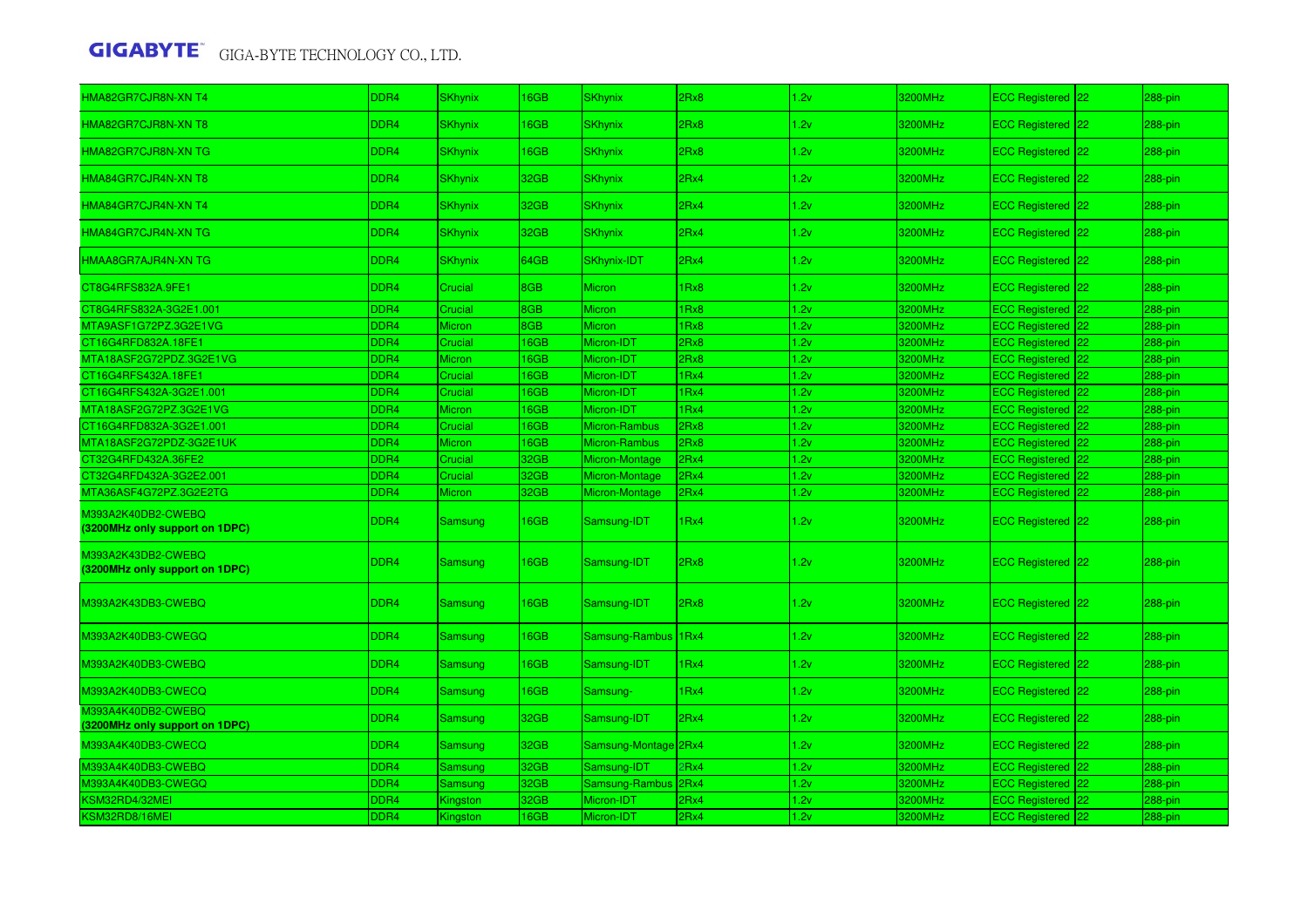| M393A1K43DB2-CWEBQ                            | DDR4                     | Samsung                       | 8GB          | Samsung-IDT            | 1Rx8         | 1.2v         | 3200MHz            | ECC Registered 22        | 288-pin    |
|-----------------------------------------------|--------------------------|-------------------------------|--------------|------------------------|--------------|--------------|--------------------|--------------------------|------------|
| (3200MHz only support on 1DPC)                |                          |                               |              |                        |              |              |                    |                          |            |
| CT64G4RFD432A-3G2B2.001                       | DDR <sub>4</sub>         | Crucial                       | 64GB         | <b>Micron</b>          | 2Rx4         | 1.2v         | 3200MHz            | <b>ECC Registered 22</b> | 288-pin    |
| MTA36ASF8G72PZ.3G2B2TI                        | DDR4                     | Micron                        | 64GB         | <b>Micron</b>          | 2Rx4         | 1.2v         | 3200MHz            | ECC Registered 22        | 288-pin    |
| CT32G4RFD432A-3G2E7.001                       | DDR <sub>4</sub>         | Crucial                       | 32GB         | Micron-IDT             | 2Rx4         | 1.2v         | 3200MHz            | <b>ECC Registered 22</b> | 288-pin    |
| CT32G4RFD432A.36FE7<br>MTA36ASF4G72PZ.3G2E7VI | DDR4<br>DDR <sub>4</sub> | Crucial                       | 32GB<br>32GB | Micron-IDT             | 2Rx4<br>2Rx4 | 1.2v         | 3200MHz            | ECC Registered 22        | 288-pin    |
|                                               | DDR4                     | <b>Micron</b>                 |              | Micron-IDT             |              | 1.2v         | 3200MHz            | ECC Registered 22        | 288-pin    |
| MTA36ASF4G72PZ.3G2E7TI<br>AD4R3200316G22-BSSC | DDR4                     | <b>Micron</b><br><b>ADATA</b> | 32GB<br>16GB | Micron-Montage         | 2Rx4<br>2Rx8 | 1.2v<br>1.2v | 3200MHz<br>3200MHz | ECC Registered 22        | 288-pin    |
|                                               |                          |                               |              | Samsung-IDT            |              |              |                    | ECC Registered 22        | 288-pin    |
| MTA18ASF4G72PDZ.3G2B2TI                       | DDR <sub>4</sub>         | Micron                        | 32GB         | Micron-Montage         | 2Rx8         | 1.2v         | 3200MHz            | ECC Registered 22        | 288-pin    |
| HMA82GR7DJR8N-XN T8                           | DDR4                     | SKhynix                       | 16GB         | <b>SKhynix-Rambus</b>  | 2Rx8         | 1.2v         | 3200MHz            | ECC Registered 22        | 288-pin    |
| HMA84GR7DJR4N-XN T4                           | DDR <sub>4</sub>         | <b>SKhynix</b>                | 32GB         | <b>SKhynix-Montage</b> | 2Rx4         | 1.2v         | 3200MHz            | <b>ECC Registered 22</b> | 288-pin    |
| MTA36ASF4G72PZ-3G2J3UI                        | DDR4                     | <b>Micron</b>                 | 32GB         | Micron-Rambus          | 2Rx4         | 1.2v         | 3200MHz            | ECC Registered 22        | 288-pin    |
| <b>M393AAG40M32-CAEBQ</b>                     | DDR4                     | <b>Samsung</b>                | 128GB        | Samsung                | 2S2Rx4       | 1.2v         | 3200MHz            | ECC Registered 22        | 288-pin    |
| MTA18ASF2G72PZ-3G2E2TI                        | DDR <sub>4</sub>         | <b>Micron</b>                 | 16GB         | Micron-Montage         | 1Rx4         | 1.2v         | 3200MHz            | <b>ECC Registered 22</b> | 288-pin    |
| MTA9ASF2G72PZ-3G2E1TI                         | DDR <sub>4</sub>         | Micron                        | 16GB         | Micron-Montage         | 1Rx8         | 1.2v         | 3200MHz            | ECC Registered 22        | 288-pin    |
| MTA18ASF4G72PDZ-3G2E1UI                       | DDR4                     | Micron                        | 32GB         | Micron-Rambus          | 2Rx8         | 1.2v         | 3200MHz            | ECC Registered 22        | 288-pin    |
| MTA18ASF4G72PDZ-3G2E1TI                       | DDR <sub>4</sub>         | Micron                        | 32GB         | Micron-Montage         | 2Rx8         | 1.2v         | 3200MHz            | ECC Registered 22        | 288-pin    |
| MTA18ASF4G72PDZ-3G2E1V1                       | DDR4                     | Micron                        | 32GB         | Micron                 | 2Rx8         | 1.2v         | 3200MHz            | ECC Registered 22        | 288-pin    |
| MTA36ASF8G72PZ-3G2E1VI                        | DDR4                     | Micron                        | 64GB         | Micron-IDT             | 2Rx4         | 1.2v         | 3200MHz            | ECC Registered 22        | 288-pin    |
| MTA18ASF2G72PDZ-3G2J3UI                       | DDR <sub>4</sub>         | <b>Micron</b>                 | 16GB         | Micron-Rambus          | 2Rx8         | 1.2v         | 3200MHz            | <b>ECC Registered 22</b> | 288-pin    |
| AD4R3200716G22-BHYA                           | DDR4                     | <b>ADATA</b>                  | 16GB         | <b>SKhynix-Montage</b> | 1Rx8         | 1.2v         | 3200MHz            | ECC Registered 22        | 288-pin    |
| HMA82GR7DJR8N-XN TG                           | DDR4                     | <b>SKhynix</b>                | 16GB         | <b>SKhynix-IDT</b>     | 2Rx8         | 1.2v         | 3200MHz            | ECC Registered 22        | 288-pin    |
| KSM32RS4/32MER                                | DDR <sub>4</sub>         | Kingston                      | 32GB         | Micron-Rambus          | 1Rx4         | 1.2v         | 3200MHz            | <b>ECC Registered 22</b> | 288-pin    |
| KSM32RS8/16MER                                | DDR4                     | Kingston                      | 16GB         | <b>Micron-Rambus</b>   | 1Rx8         | 1.2v         | 3200MHz            | ECC Registered 22        | 288-pin    |
| HMAA8GR7CJR4N-XN T4                           | DDR4                     | <b>SKhynix</b>                | 64GB         | <b>SKhynix-Montage</b> | 2Rx4         | 1.2v         | 3200MHz            | <b>ECC Registered 22</b> | 288-pin    |
| HMAA8GR7CJR4N-XN TG                           | DDR4                     | <b>SKhynix</b>                | 64GB         | <b>SKhynix-IDT</b>     | 2Rx4         | 1.2v         | 3200MHz            | ECC Registered 22        | $288$ -pin |
| HMAA8GR7CJR4N-XN T8                           | DDR <sub>4</sub>         | <b>SKhynix</b>                | 64GB         | <b>SKhynix-Rambus</b>  | 2Rx4         | 1.2v         | 3200MHz            | ECC Registered 22        | 288-pin    |
| M393A4G40BB3-CWEGQ                            | DDR4                     | <b>Samsung</b>                | 32GB         | Samsung-Rambus         | 1Rx4         | 1.2v         | 3200MHz            | ECC Registered 22        | 288-pin    |
| M393A4K40EB3-CWEGQ                            | DDR4                     | Samsung                       | 32GB         | Samsung-Rambus 2Rx4    |              | 1.2v         | 3200MHz            | ECC Registered 22        | 288-pin    |
| M393A4K40EB3-CWECQ                            | DDR4                     | Samsung                       | 32GB         | Samsung-Montage 2Rx4   |              | 1.2v         | 3200MHz            | <b>ECC Registered 22</b> | 288-pin    |
| M393A4K40EB3-CWEBY                            | DDR4                     | <b>Samsung</b>                | 32GB         | Samsung-IDT            | 2Rx4         | 1.2v         | 3200MHz            | ECC Registered 22        | 288-pin    |
| M393A8G40BB4-CWEBY                            | DDR4                     | <b>Samsung</b>                | 64GB         | Samsung-IDT            | 2Rx4         | 1.2v         | 3200MHz            | ECC Registered 22        | 288-pin    |
|                                               |                          |                               |              | <b>LRDIMM</b>          |              |              |                    |                          |            |
| <b>HMAA8GL7AMR4N-VKTF</b>                     | DDR4                     | SKhynix                       | 64GB         | <b>SKhynix</b>         | 4DRx4        | 1.2v         | 2666MHz            | ECC Registered   17      | 288-pin    |
| M386A8K40BM2-CTD7Q                            | DDR4                     | Samsung                       | 64GB         | Samsung                | <b>IDRx4</b> | 1.2v         | 2666MHz            | ECC Registered   17      | 288-pin    |
| M386A8K40CM2-CVFBY                            | DDR <sub>4</sub>         | <b>Samsung</b>                | 64GB         | Samsung-IDT            | 4DRx4        | 1.2v         | 2933MHz            | ECC Registered 21        | 288-pin    |
| M386A8K40DM2-CWELQ                            | DDR <sub>4</sub>         | Samsung                       | 64GB         | Samsung-IDT            | 4DRx4        | 1.2v         | 3200MHz            | ECC Registered 22        | 288-pin    |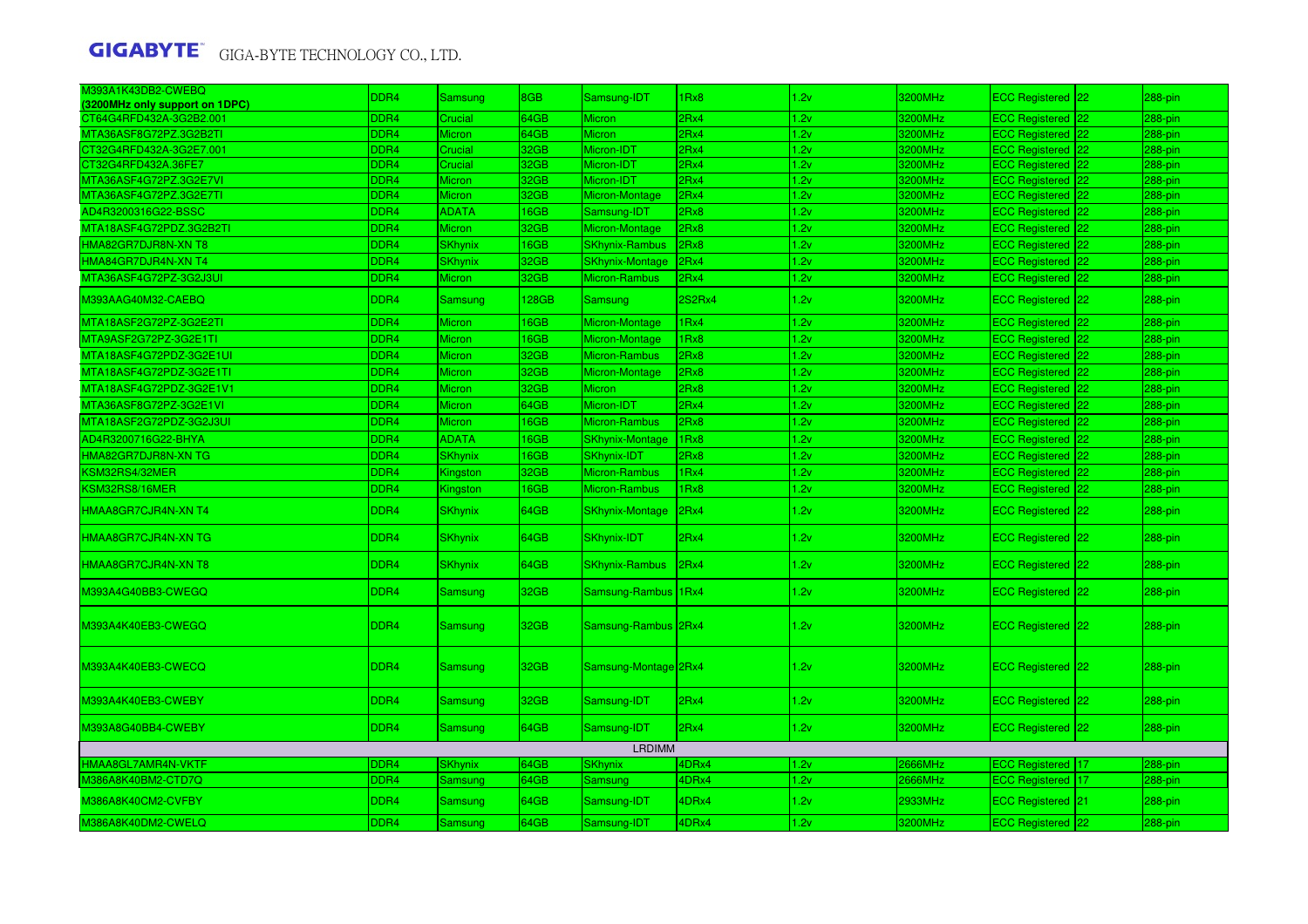| 0386AAG40MMB-CVFC0                                   | DDR4             | <b>Samsung</b> | 128GB              | Samsung              | 4DRx4                | 1.2v                   | 2933MHz                 | ECC Registered 21 | 288-pin |
|------------------------------------------------------|------------------|----------------|--------------------|----------------------|----------------------|------------------------|-------------------------|-------------------|---------|
|                                                      |                  |                |                    | <b>PCIe SSD</b>      |                      |                        |                         |                   |         |
| <b>Product Name</b>                                  | <b>Type</b>      | Vendor         | <b>Form Factor</b> | Interface            | <b>Capacity</b>      | <b>Interface Speed</b> |                         | <b>Note</b>       |         |
|                                                      |                  |                |                    | PCIe SSD             |                      |                        |                         |                   |         |
| SSDPEDKX040T701 P4500 Series PCIe Gen3 x4 4TB        | PCIe             | ntel           | <b>PCI-E 3.0</b>   | PCle(NVMe)           | 4TB                  |                        |                         |                   |         |
| Samsung PM1725a MZPLL1T6HEHP PCle Gen3 x8 1.6TB PCle |                  | <b>Samsung</b> | <b>PCI-E 3.0</b>   | PCle(NVMe)           | 1.6TB                |                        |                         |                   |         |
| Techman XC100C5C-1600 1600GB                         | PCIe             | <b>Techman</b> | <b>PCI-E 3.0</b>   | PCle(NVMe)           | 1.6TB                |                        |                         |                   |         |
| HUAWEI ES3600C V3 PCIe Gen3 x4 3.2TB                 | PCIe             | <b>HUAWEI</b>  | <b>PCI-E 3.0</b>   | PCle(NVMe)           | 3.2TB                |                        |                         |                   |         |
| Netlist N1951 E3 NS1951AH33T2 Gen3 x8 3.2TB          | PCle             | <b>Netlist</b> | <b>PCI-E 3.0</b>   | PCle(NVMe)           | 3.2TB                |                        |                         |                   |         |
|                                                      |                  |                |                    | U.2                  |                      |                        |                         |                   |         |
| <b>Product Name</b>                                  | <b>Type</b>      | Vendor         | <b>Form Factor</b> | Interface            | <b>Capacity</b>      | <b>Interface Speed</b> |                         | <b>Note</b>       |         |
|                                                      |                  |                |                    | U.2                  |                      |                        |                         |                   |         |
| SSDPE2KE032T701 P4600 Series                         | U.2              | Intel          | 2.5"               | <b>SFF8639(NVMe)</b> | 3.2TB                |                        |                         |                   |         |
| SSDPE2KX010T701 P4500 Series                         | U.2              | Intel          | 2.5"               | <b>SFF8639(NVMe)</b> | 1TB                  |                        |                         |                   |         |
| MTFDHAL3T2TCU                                        | $\overline{U.2}$ | Micron         | 2.5"               | SFF8639(NVMe)        | 3.2TB                |                        |                         |                   |         |
| MZ-QLB1T9N 983 DCT Series                            | U.2              | Samsung        | 2.5"               | <b>SFF8639(NVMe)</b> | 1.92TB               |                        |                         |                   |         |
| <b>KCD51LUG960G CD5 Series</b>                       | U.2              | <b>Toshiba</b> | 2.5"               | <b>SFF8639(NVMe)</b> | 960GB                |                        |                         |                   |         |
| PS5012-E12                                           | U.2              | <b>PHISON</b>  | 2.5"               | <b>SFF8639(NVMe)</b> | 1.92TB               |                        |                         |                   |         |
| MTFDHBE3T8TDF 7300 Pro Series                        | U.2              | <b>Micron</b>  | 2.5"               | <b>SFF8639(NVMe)</b> | 3.84TB               | Gen3 x4                |                         |                   |         |
| MTFDHBE960TDF 7300 Pro Series                        | U.2              | <b>Micron</b>  | 2.5"               | <b>SFF8639(NVMe)</b> | 960GB                | Gen3 x4                | MTFDHBE960TDF-1AW4ZABYY |                   |         |
| <b>PWFX100 3.2TB</b>                                 | U.2              | <b>PHISON</b>  | 2.5"               | <b>SFF8639(NVMe)</b> | 3.2TB                | PCle Gen3 x4           |                         |                   |         |
| MTFDHBE1T6TDG 7300 Max Series                        | U.2              | Micron         | 2.5"               | SFF8639(NVMe)        | 1.6TB                | Gen3 x4                | MTFDHBE1T6TDG-1AW1ZABYY |                   |         |
|                                                      |                  |                |                    | M.2                  |                      |                        |                         |                   |         |
| <b>Product Name</b>                                  | <b>Type</b>      | Vendor         | <b>Form Factor</b> | Interface            | <b>Capacity</b>      | <b>Interface Speed</b> |                         | <b>Note</b>       |         |
| SSDPEKKA256G801 P4101 Series 256GB                   | M.2              |                | 2280               | M.2<br>PCle(NVMe)    | 256GB                |                        |                         |                   |         |
| SSDPEKKA010T801 P4101 Series 1TB                     | M.2              | Intel<br>Intel | 2280               | PCle(NVMe)           | 1TB                  |                        |                         |                   |         |
| SSDPEKKA256G701 P3100 Series 256GB                   | M.2              | Intel          | 2280               | PCle(NVMe)           | 256GB                |                        |                         |                   |         |
| SSDPEKKA010T701 P3100 Series 1TB                     | M.2              | Intel          | 2280               | PCle(NVMe)           | 1TB                  |                        |                         |                   |         |
| AF1TSMJA-YT1 ATP N600c Series 1TB                    | M.2              | <b>ATP</b>     | 2280               | PCle(NVMe)           | 1TB                  |                        |                         |                   |         |
| Techman M.2-2280 PV100D5N 480GB                      | M.2              | <b>Techman</b> | 2280               | PCle(NVMe)           | 480GB                |                        |                         |                   |         |
| MZVPV128HDGM                                         | M.2              | Samsung        | 2280               | PCle(NVMe)           | 128GB                |                        |                         |                   |         |
| MZVPV512HDGL                                         | M.2              | <b>Samsung</b> | 2280               | PCle(NVMe)           | 512GB                |                        |                         |                   |         |
| AF960GSTJA-YT1 ATP 960GB                             | M.2              | <b>ATP</b>     | 2280               | PCle(NVMe)           | 960GB                |                        |                         |                   |         |
| <b>IM2P33F8-256GD</b>                                | M.2              | <b>ADATA</b>   | 2280               | PCle(NVMe)           | 256GB                |                        |                         |                   |         |
| IM2P33F8-512GD                                       | M.2              | <b>ADATA</b>   | 2280               | PCle(NVMe)           | 512GB                |                        |                         |                   |         |
| IM2P33F8-256GD1                                      | M.2              | <b>ADATA</b>   | 2280               | PCle(NVMe)           | 256GB                |                        |                         |                   |         |
| IM2P33F8-512GD1                                      | M.2              | <b>ADATA</b>   | 2280               | PCle(NVMe)           | 512GB                |                        |                         |                   |         |
|                                                      |                  |                |                    | M.2 PCle Card        |                      |                        |                         |                   |         |
|                                                      |                  |                |                    |                      |                      |                        |                         |                   |         |
| <b>Product Name</b>                                  | <b>Type</b>      | Vendor         | <b>Form Factor</b> | Interface            | <b>Max. Channels</b> | <b>Interface Speed</b> |                         | <b>Note</b>       |         |
| <b>CMT4032</b>                                       | <sup>P</sup> Cle | Gigabyte       | 22110              | PCle(NVMe)           | $\mathcal{P}$        | Gen3 x 8bus            |                         |                   |         |
| <b>CMT4034</b>                                       | <sup>P</sup> Cle | Gigabyte       | 22110              | PCle(NVMe)           | $\overline{A}$       | Gen3 x 16bus           |                         |                   |         |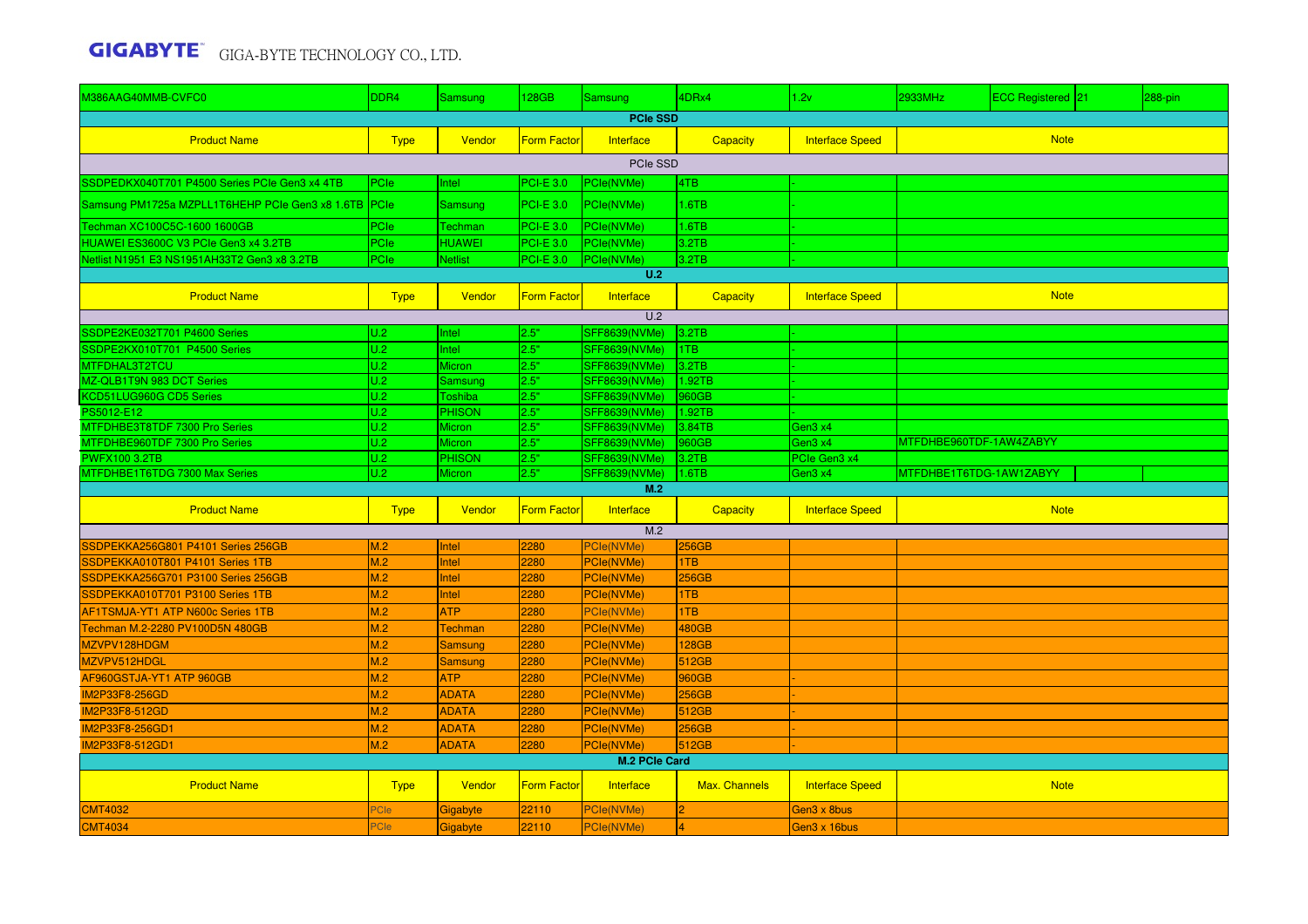|                                                                                                  |                                        |                                                      |                          |                               | <b>RAID Cards</b>       |                            |                                      |                                              |
|--------------------------------------------------------------------------------------------------|----------------------------------------|------------------------------------------------------|--------------------------|-------------------------------|-------------------------|----------------------------|--------------------------------------|----------------------------------------------|
| <b>Model</b>                                                                                     | RAID-on-<br>Chip<br>Controller         | <b>Host Bus Type</b>                                 | Internal<br><b>Ports</b> | Internal<br><b>Connectors</b> | <b>External Ports</b>   | <b>External Connectors</b> | <b>Data Transfer</b><br><b>Rates</b> | <b>Note</b>                                  |
|                                                                                                  |                                        |                                                      |                          |                               | <b>GRAID</b>            |                            |                                      |                                              |
| SupremeRAID SR-1000                                                                              |                                        | PCIe Gen3 x16                                        |                          |                               |                         |                            |                                      |                                              |
|                                                                                                  |                                        |                                                      |                          | <b>LAN Cards</b>              |                         |                            |                                      |                                              |
| <b>Product Name</b>                                                                              | <b>Connector</b>                       | <b>System Interface Type</b>                         |                          | # of Ports                    | System Interface Type   | Data rate                  |                                      | <b>Note</b>                                  |
|                                                                                                  |                                        |                                                      |                          | <b>GIGABYTE LAN Cards</b>     |                         |                            |                                      |                                              |
| <b>CLNO832</b>                                                                                   | SFP+                                   | OCP PCIe x8 Gen2 x8                                  |                          | Dual                          | 10Gb/s per port         |                            | <b>INTEL 82599ES</b>                 |                                              |
| <b>CLN4831</b>                                                                                   | $SFP+$                                 | PCle x8 Gen2 x8                                      |                          | Single                        | 10Gb/s per port         |                            | <b>INTEL 82599EN</b>                 |                                              |
| <b>CLN4832</b>                                                                                   | SFP+                                   | PCle x8 Gen2 x8                                      |                          | Dual                          | 10Gb/s per port         |                            | <b>INTEL 82599ES</b>                 |                                              |
| <b>CLN4522</b>                                                                                   | <b>RJ-45</b>                           | PCle x8 Gen2 x8                                      |                          | Dual                          | 10Gb/s per port         |                            | <b>INTEL X540</b>                    |                                              |
| <b>CLN4751</b>                                                                                   | QSFP+                                  | PCle x8 Gen3 x8                                      |                          | Single                        | 40Gb/s per port         |                            | <b>INTEL XL710</b>                   |                                              |
| <b>CLN4752</b>                                                                                   | QSFP+                                  | PCle x8 Gen3 x8                                      |                          | Dual                          | 40Gb/s per port         |                            | <b>INTEL XL710</b>                   |                                              |
| <b>CLN4121</b>                                                                                   | <b>RJ-45</b>                           | PCle x8 Gen3 x4                                      |                          | Single                        | 10Gb/s per port         |                            | <b>INTEL X550-AT</b>                 |                                              |
| <b>CLN4222</b>                                                                                   | <b>RJ-45</b>                           | PCle x8 Gen3 x4                                      |                          | Dual                          | 10Gb/s per port         |                            | <b>INTEL X550-AT2</b>                |                                              |
| <b>CLN4312</b>                                                                                   | <b>RJ-45</b>                           | PCle x4 Gen2 x4                                      |                          | Dual                          | 1Gb/s per port          |                            | INTEL i350-AM2                       |                                              |
| <b>CLN4314</b>                                                                                   | <b>RJ-45</b>                           | PCle x4 Gen2 x4                                      |                          | Quad                          | 1Gb/s per port          |                            | INTEL i350-AM4                       |                                              |
| CLN4M34                                                                                          | SFP <sub>28</sub>                      | PCIe Gen3 x16                                        |                          | Quad                          | 10Gb/s per port         |                            | <b>Mellanox ConnectX-4</b>           |                                              |
| GC-MNXE21                                                                                        | SFP+                                   | PCle x8 Gen3 x8                                      |                          | Dual                          | 10Gb/s per port         | <b>Mellanox ConnectX-3</b> |                                      |                                              |
| GC-MLBZ1                                                                                         | SFP+                                   | PCle x8 Gen2 x8                                      |                          | Dual                          | 10Gb/s per port         |                            | Broadcom BCM57810S                   |                                              |
|                                                                                                  |                                        |                                                      |                          | Intel 1GbE                    |                         |                            |                                      |                                              |
| Intel® Ethernet Server Adapter I350-T4                                                           | <b>RJ-45</b>                           | PCle v2.1 (5.0GT/s)                                  |                          | Quad                          | 1Gb/s per port          |                            |                                      |                                              |
|                                                                                                  |                                        |                                                      |                          | Intel 10GbE                   |                         |                            |                                      |                                              |
| Intel® Ethernet Converged Network Adapter X550-T2                                                | <b>RJ-45</b>                           | PCle v3.0 (8.0 GT/s)                                 |                          | Dual                          | 10Gb/s per port         |                            |                                      |                                              |
| Intel® Ethernet Converged Network Adapter X520-DA2                                               | $SFP+$                                 | PCle v2.0 (5.0GT/s)                                  |                          | Dual                          | 10Gb/s per port         |                            |                                      |                                              |
| Intel® Ethernet Converged Network Adapter X710-T4                                                | <b>RJ-45</b>                           | PCIe v3.0 (8.0 GT/s)                                 |                          | Quad                          | 10Gb/s per port         |                            |                                      |                                              |
| Intel® Ethernet Converged Network Adapter X710-DA4                                               | $SFP+$                                 | PCle v3.0 (8.0 GT/s)                                 |                          | Quad                          | 10Gb/s per port         |                            |                                      |                                              |
|                                                                                                  |                                        |                                                      |                          | Intel 25GbE                   |                         |                            |                                      |                                              |
| Intel® Ethernet Network Adapter XXV710-DA1 for OCP                                               | SFP <sub>28</sub>                      | OCP PCIe v3.0 (8.0 GT/s)<br>OCP PCIe v3.0 (8.0 GT/s) |                          | Single                        | 25Gb/s per port         |                            | Support OCP 2.0 type1                |                                              |
| Intel® Ethernet Network Adapter XXV710-DA2 for OCP<br>Intel® Ethernet Network Adapter XXV710-DA2 | SFP <sub>28</sub><br>SFP <sub>28</sub> | PCle v3.0 (8.0 GT/s)                                 |                          | Dual<br>Dual                  | 25Gb/s per port         |                            | Support OCP 2.0 type1                |                                              |
|                                                                                                  |                                        |                                                      |                          | <b>Mellanox ConnectX</b>      | 25Gb/s per port         |                            |                                      |                                              |
| MCX512A-ACAT                                                                                     | SFP <sub>28</sub>                      | PCIe Gen3 x8                                         |                          | Dual                          | 25Gb/s per port         |                            | <b>Mellanox ConnectX-5 EN</b>        |                                              |
| MCX4421A-ACQN                                                                                    | SFP <sub>28</sub>                      | OCP PCIe Gen3 x8                                     |                          | Dual                          | 25Gb/s per port         |                            |                                      | Mellanox ConnectX-4 Lx EN / Support OCP 2.0  |
| MCX4121A-ACAT                                                                                    | SFP <sub>28</sub>                      | PCIe Gen3 x8                                         |                          | Dual                          | 25Gb/s per port         |                            | Mellanox ConnectX-4 Lx EN            |                                              |
|                                                                                                  |                                        |                                                      |                          | Mellanox VPI Adapter Cards    |                         |                            |                                      |                                              |
| MCX556A-ECAT                                                                                     | QSFP28                                 | PCle3.0 x16                                          |                          | Dual                          | <b>EDR IB (100Gb/s)</b> |                            |                                      | Mellanox ConnectX®-5 VPI EDR IB (InfiniBand) |
| MCX555A-ECAT                                                                                     | QSFP28                                 | PCle 3.0 x16                                         |                          | Single                        | 100Gb/s per port        |                            | Mellanox ConnectX-5 VPI (InfiniBand) |                                              |
| MCX545B-ECAN                                                                                     | <b>QSFP</b>                            | OCP Gen3 x16                                         |                          | Single                        | <b>EDR IB (100Gb/s)</b> |                            |                                      | Mellanox ConnectX®-5 VPI EDR IB (InfiniBand) |
| SFN7322F                                                                                         | SFP+                                   | PCle 8.0GT/s (Gen3)                                  |                          | Dual                          | 10Gb/s per port         |                            |                                      |                                              |
|                                                                                                  |                                        |                                                      |                          | Qlogic LAN Adapters           |                         |                            |                                      |                                              |
| QLE3442-CU-CK                                                                                    | $SFP+$                                 | PCle x8 Gen3 x8                                      |                          | Dual                          | 10Gb/s per port         |                            |                                      |                                              |
| QLE3442-RJ-CK                                                                                    | <b>RJ-45</b>                           | PCle x8 Gen3 x8                                      |                          | Dual                          | 10Gb/s per port         |                            |                                      |                                              |